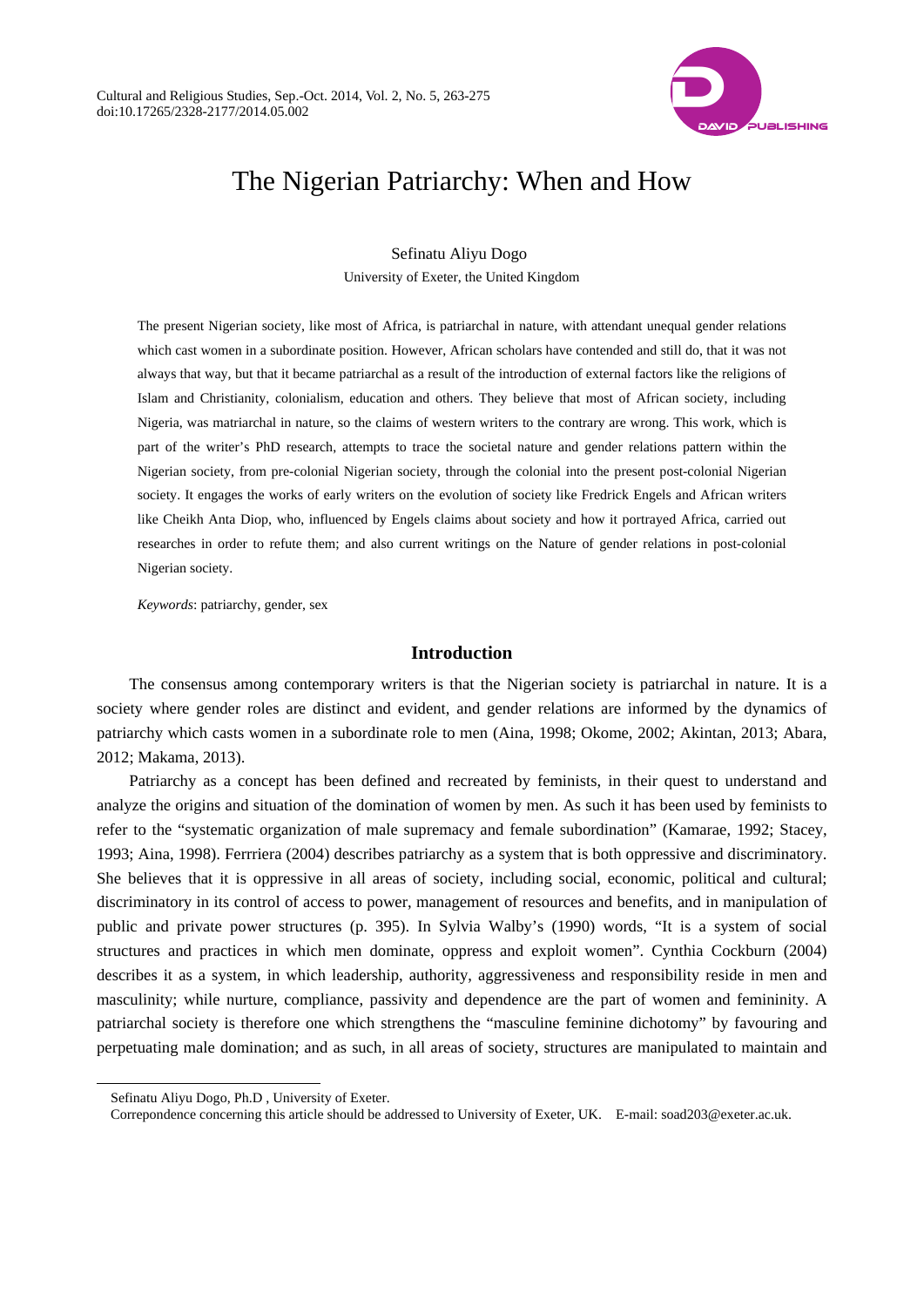foster this domination of women by men. In such a system, men are regarded as the authority within the areas of society like the traditional family, clan or tribe. Powers and possessions are passed on from father to son and decent is reckoned in the male line.

## **Gender and Sex in Feminist Discourse**

True to form as a patriarchal society, Nigerian society is one where there are clear and distinct gender roles; and individuals live life conforming to these roles. According to Azodo (2007), in traditional African societies, like Nigeria, a woman's place is seen to be in the home space, where she is confined to domestic chores, bearing and rearing of children, whereas the man roams the wild looking for adventure in work and war (p. 3). In other words, a man is the leader and head of the society, while the woman cares for and nurtures the family and the home.

From the time a child is born in the Nigerian society, he or she is cast in the role ascribed for the sexes by society. The children are therefore brought up in the awareness of societal gender roles and grow up to fulfil them. These roles confine the sexes to supposedly appropriate manners of behavior and areas of endeavor based on their biological identification of being either male or female. This is what the view supported by the theory of biological determinism postulates; that human behaviour, appearance, abilities and even long term fate, are entirely determined by an individual's genes, that is, their biological make-up. Biological determinists did not recognise, and therefore disregard, the effects of environmental variables on the expression of a given gene. They believe that everything about an individual is innate and all behaviour is in the realm of the control of the gene (Wilson, 1975). In their view, women supposedly conserve energy (being "anabolic"), and this makes them passive, conservative, sluggish, stable and uninterested in politics. Whereas, men expend their supply energy (being "katabolic") and this makes them eager, energetic, passionate, variable and thereby interested in politics and social matters (Mari, 2012). Consequently, they believed that these biological facts explain the differences in the behaviour of women and men, and also their abilities and capabilities and, therefore, justifies the social and political arrangements that existed in society.

According to Nevedita Menon (2012), this philosophy legitimises various forms of oppression as natural and inescapable because the oppression arises from supposedly natural, and therefore, unchangeable factors, and this is what feminism as a theoretical discourse has argued against. In doing this, feminists distinguished between the concepts of gender and sex, arguing that sex as a concept is biological, while gender is cultural and sociological. Masculinity and femininity are therefore, products of societal upbringing and expectations. In other words, children are born with respective biological sex as male or female, but they are brought up in society, where boys are treated and expected to exhibit attributes of manliness, like courage, strength and ambition, while girls are brought up being referred to as delicate and sensitive, and are expected to be soft and nurturing, not hard (Diamond, 2000), and in cases, where they fail to conform to this expectations, they are regarded as deviants. Presumably, children learn masculinity for boys and femininity for girls. It could be said, therefore, that from the time they are born, gender expectations are all around people and they grow up fulfilling those expectations by society; the various aspects of society, for example, culture, community, religion, upbringing, peers, media and religion, influence and shape people's understanding and view of gender. Children, therefore, grow into adults with conditioned mindsets as to what the roles or characteristics of respective genders are, what and how they should be (Prentice & Carranza, 2002, p. 269). This distinction of roles and expectations, according to Chua and Fijino (1999), functions to create and maintain unequal power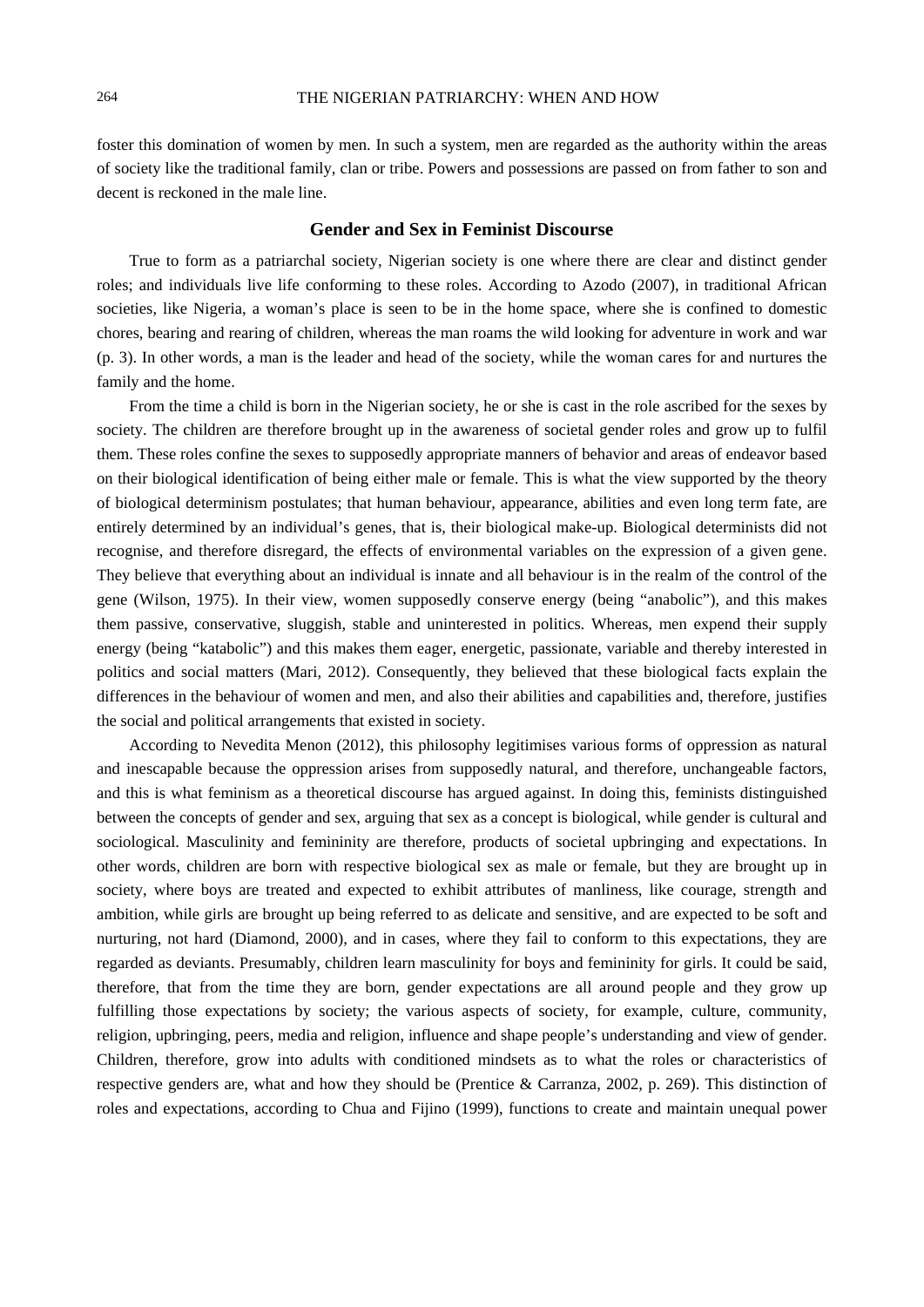relations between people of different biological sexes and results in the domination and exploitation of women as a group.

"It is not biology, therefore, but patriarchal social institutions, interactions, and practices that limit each sex to those characteristics and activities defined as feminine and masculine" (Chua & Fijino, 1999, p. 392). Feminist believes, therefore, that gender differences between the two sexes result from cultural practices and social expectations which every individual is exposed to from childhood, and which are peculiar to respective societies. According to Haslanger (1995), genders (women and men) and gender traits (like being nurturing or ambitious) are the intended or unintended product or products of a social practice (p. 97).

However, according to Mari (2012), although the extreme view of biological determinism is no longer popular, the view that the biological make-up of women makes them unsuitable for certain kinds of endeavor remains.

In the Nigerian society, gender is associated with sex from the very time a child is born. From birth, the male child is preferred to the female. The first question usually asked when a child is born in Nigeria is "Is it a boy or a girl?" (Omoregie & Ihensekhien, 2009, p. 1). This is because it is believed that the boy will carry on the family name and also is the heir to his father's property (Omadjohwoefe, 2011; Akintan, 2013). Furthermore, as Omadjohwoefe (2011) puts it, throughout childhood and adolescence, boys and girls are treated differently, assigned different household chores and given different privileges. "The male child is allowed to wander farther, get involved in rough and tumble play, while the girl is highly restricted and closely monitored" (Omadjohwoefe, 2011, p. 69). The female child is expected to stay in the home, helping her mother with the household chores, learning how to keep a home, and helping to care for the younger siblings, while the male child accompanies his father to the farm or whatever profession his father is engaged in. He is taught to be a man and is rather sent on errands that require going outside the house, while the movement of the female child is well monitored (Akintan, 2013). As the children grow, their mindsets as regards their roles in society are already fixed, and so they instinctively fill these roles. Gender inappropriate behaviour was met with serious sanctioning which further reinforced gender role differentiations (Omadjohwoefe, 2011, p. 69). In Judith Lorber's (1994) words, gendered norms and expectations are enforced through informal sanctions of gender-inappropriate behaviour by peers and by formal punishment or threat of punishment by those in authority, and behaviour should deviate too far from socially imposed standards for women and men (p. 60). As such, parents alone did not punish inappropriate gender behaviour while children were growing up, peers and society at large ensured that these roles were observed and maintained. As regards the Nigerian male child, Chinwe Abara (2012), puts it aptly when she says "in the culture and traditional environment we find ourselves, as a male child grows, he finds out that his sex confers something extra on him" (p. 9). While in the same vein, the females are deprived their basic rights by the same tradition and culture.

## **Discourses on Evolution of Patriarchy**

In attempting to examine the origin of male domination, the author will engage the works of writers on the emergence of patriarchy as a societal system, such as Fredrick Engels and Cheihk Anta Diop. Although the concept of patriarchy was of central focus for earlier writers in their attempt to explain emergence of present day society and societal systems as Engels did in his work; and feminists also viewed and engaged the concept as the main basis of the creation of gender inequality during the first and the beginning of the second waves of feminism, which covered the  $19<sup>th</sup>$  century to the third quarter of the  $20<sup>th</sup>$  century, over time, the concept lost its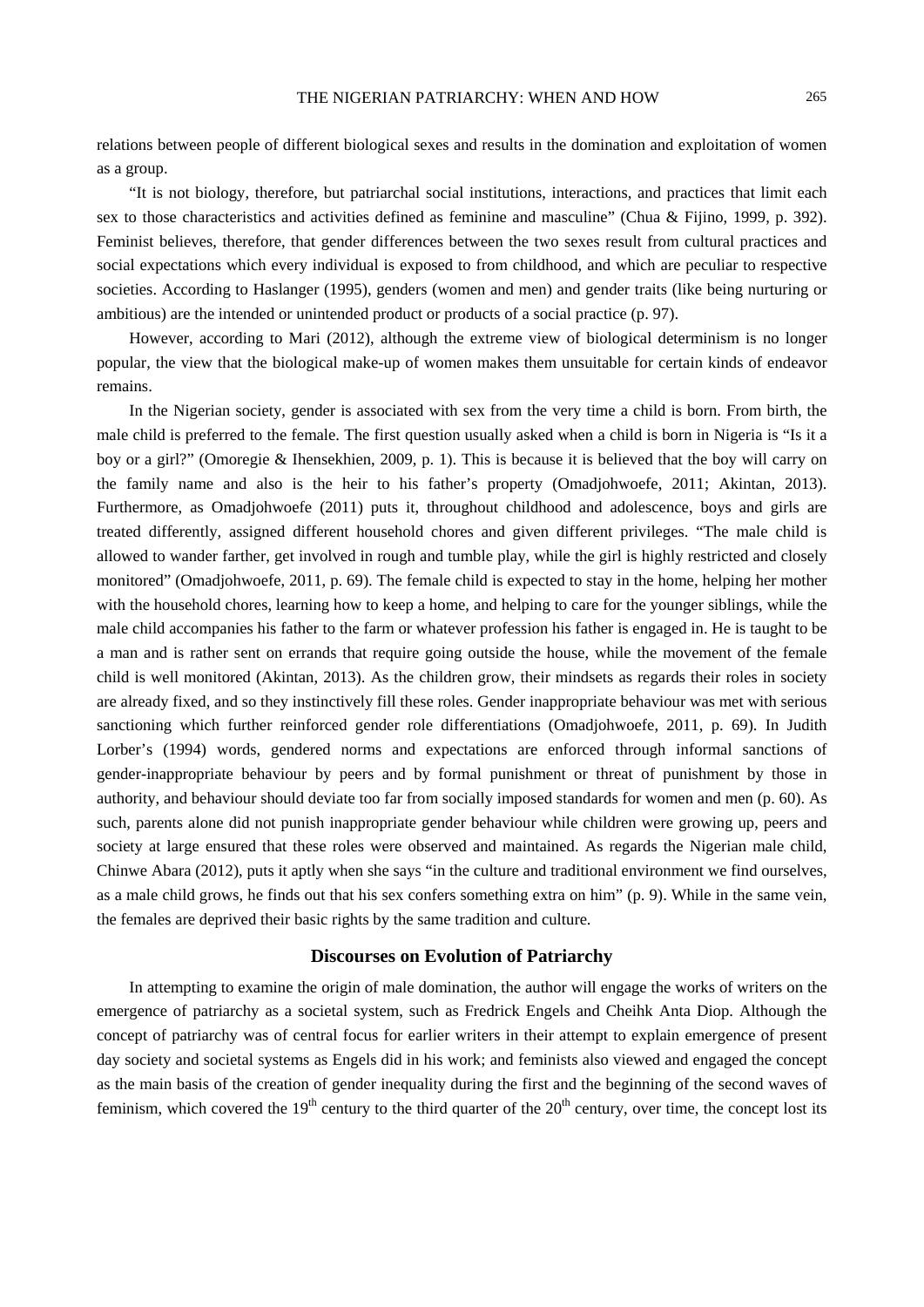centrality and importance to the debates for societal change. The focus on the concept of patriarchy and its effects on gender relations began to shift to other factors in gender relations like race, class, colonial history and others as other branches of feminism, like the post-modern feminism, came up. However, in recent times, feminists Bell Hooks (2004), Cynthia Corkburn (2004) among others, have once again began to look at the issues of patriarchy as an important aspect of the gender equality and equity discourse. For this study, however, there is a need for the writer to trace the emergence of patriarchy because his focus is an African society, Nigeria, where the concept of patriarchy is still very much alive and continues to contend with the efforts at implementing change in favor of gender equality in the society.

According to Fredrick Engels (1962), the emergence of male domination can be traced to the society in antiquity when mother-right was overthrown and patriarchy instituted in its place. His work was based on the works of Johann Jakob Bachofen and Lewis Henry Morgan; who both believed that society today evolved from a matriarchal based system. Bachofen was a Swiss antiquarian and anthropologist who, with his seminal book in 1861 titled "Mother Right: An Investigation of the Religious and Juridical Character of Matriarchy in the Ancient World", strove to demonstrate that motherhood was the source of human society and religion. Morgan on the other hand was an American anthropologist who was well known for his works on Kinship and Social Evolution. His ethnographic research works on the ancient Native American tribes of the Iroquois led him to postulate that matriarchy was the earliest form of societal institution, not patriarchy.

Engels based his work on the work of these two scholars and insisted that matriarchy was the system in place in ancient society. The term "matriarchy" was used in the  $19<sup>th</sup>$  century to refer to governance by women over family and society in the early stages of society (Sanday, 2008). Matriarchy is regarded as a form of social order, where women are in charge and the oldest females are recognized as the heads of families, with power, lineage and inheritance passing, where possible, from mothers to daughters. In this social order, therefore, the children belonged to the woman and could only inherit from her. In other words, the matriarchal society was based on mother-rights. Mother-right is the system that operates when Matriarchy is in place. Matriarchy, according to A. M. Ferriera (2007), is a society in which "maternal energy and mother love are socially cohesive forces" (p. 396). Thus, Matriarchy is a social organization focused on the power of women as mothers and on the matrilineal ownership of the home and wealth. Additionally, in the view of Peggy Sanday (2008), Matriarchy is a balanced social system, in which, although females ruled, both sexes played key roles founded on maternal principles. She believes that

"Women in their roles as mothers and senior women ensured the performance of practices that authenticated, regenerated and nurtured the family. Their leadership was therefore not one of subjugation of subjects, but that of responsibility to conjugate—to knit and regenerate social ties in the here and now and in the here-after, through their leadership in upholding tradition" (Sanday, 2008, p. 1).

Fredrick Engels (1962), however, claims that in the prehistoric society, the matriarchal system was operational with the institution of mother right, where the descent of offspring and inheritance by children was also only along the maternal line. According to Engels (1962), the society was characterized by "barbarism" and "promiscuity" (p. 35). This was because, in this society, there did not exist any distinction of who was anyone's wife or husband. The man did not know his children because he had no ties with any woman in particular. Every man, according to Engels (1962), was the husband of every woman in his extended family, and every woman was the wife of all the men in the family and only the woman knew her children. In other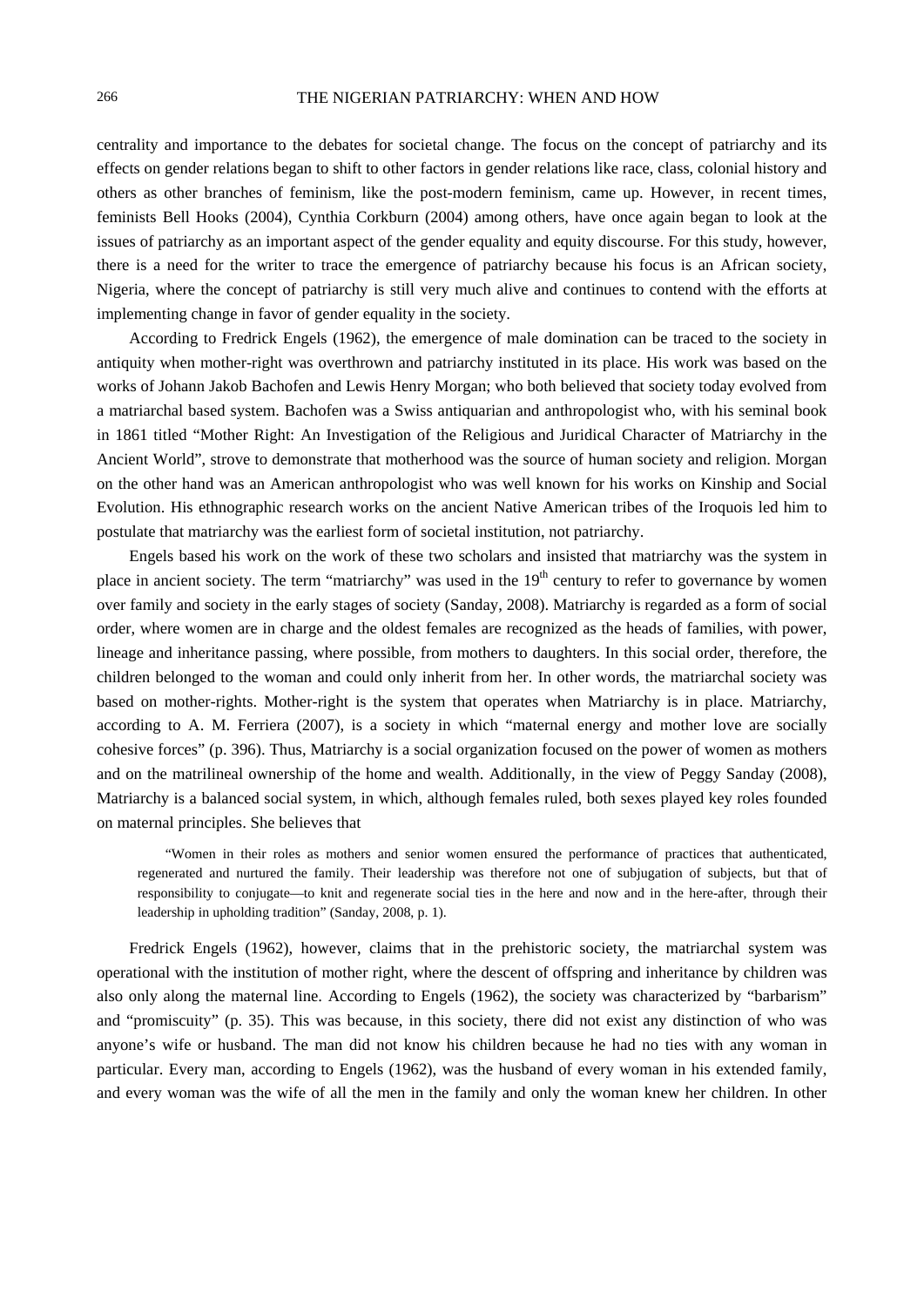words, children could only be identified through the matrilineal line. However, as the institution of family evolved further, according to Engels, and the members of families narrowed down to include only close blood relatives; and also the system of marriage evolved from previously general husbands and wives to the pairing marriage, where a man and a woman were paired up by their mothers and, thereby the woman now had one man as her husband and who also was the father of her children, beside her, mother-right became threatened. This was because unlike when the man was a general husband to many and did not know his children, he now knew and was in proximity to his children.

Engels further explains that, according to the division of labor within the family at that time, it was the man's duty to provide the food and also acquire the instruments of labour necessary for the purpose. These instruments of labour, therefore, belonged to him, and in the event of husband and wife separating, he took them with him, while the wife retained her household goods. Furthermore, the social custom of the time also dictated that the man was also the owner of the new source of subsistence which was the cattle, and later, of the new instruments of labor, the slaves. But according to the custom of the same society, his children could not inherit from him, because inheritance was from the maternal line. The Children still belonged to the woman as mother-right was in place. In the event of the death of the man, therefore, his wealth passed on to his nearest blood relations on the mother side.

Therefore, according to Engels (1962),

"On the one hand, in proportion as wealth increased, it made the man's position in the family more important than the woman's, and on the other hand, created an impulse to exploit this strengthened position in order to overthrow, in favor of his children, the traditional order of inheritance" (p. 58).

This, however, was impossible so long as the children belonged to the woman and descent was reckoned according to mother-right. It became imperative that mother-right was overthrown, and so it was. "The reckoning of descent in the female line and the matriarchal law of inheritance were thereby overthrown, and the male line of descent and the paternal law of inheritance were substituted for them" and so patriarchy was instituted.

He puts it this way:

"The overthrow of mother-right was the world historical defeat of the female sex. The man took command in the home also; the woman was degraded and reduced to servitude, she became the slave of his lust and a mere instrument for the production of children" (Engels, 1962, p. 59).

This, according to Engels (1962), was the beginning of Patriarchy which favors the supremacy and domination of the female by the male sex. Patriarchy as a system is what operates in the Nigerian society, and its feature of male domination is clearly depicted in institutions of endeavor; especially an institution like the military which is clearly male dominated.

Engels' work is useful for the writer in the tracing of the evolution of patriarchy, as the writer attempts to look at the holistic picture of the debate of patriarchy as an evolution from the defeat of Matriarchal societal system in antiquity. This is an important aspect of the writer's work as some African writers like Diop, Oyewunmi and Amadiume, among others, argue differently for the African society; that it was rather matriarchal in nature in early times, but still concedes that most African society today is intensely patriarchal, including Nigeria.

The early scholars who worked on the evolution of society, J. J. Bachofen, Morgan and Engels, as earlier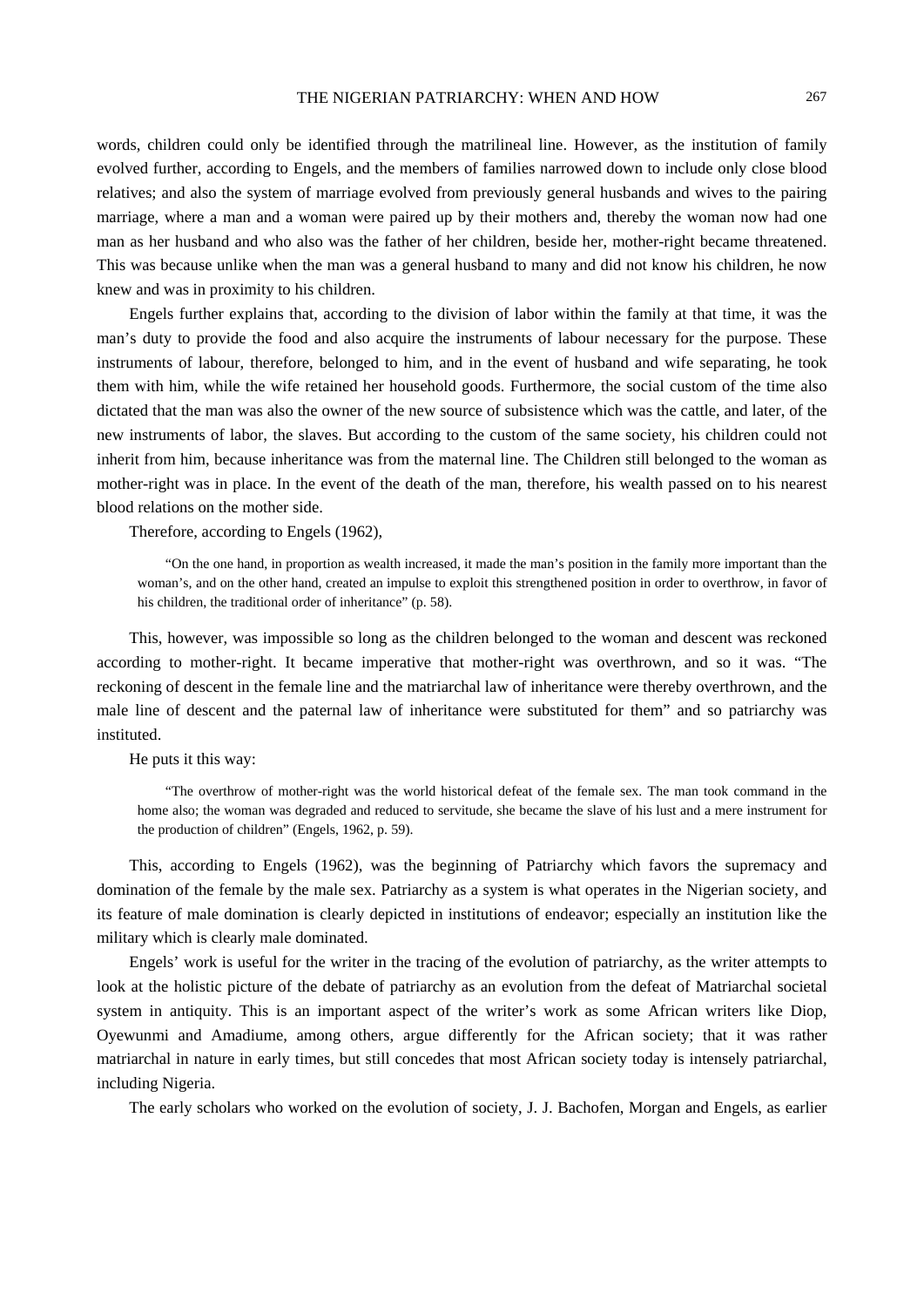mentioned, claimed that society evolved from a Matriarchal system to a patriarchal one. Their analysis of the evolution of society presupposes that Patriarchy brought order and organization to an otherwise chaotic situation, and therefore, that patriarchy is a superior system to matriarchy. In Engels' (1962) words, "...The result was hopeless confusion, which could only be remedied and to a certain extent was remedied by the transition to father-right".

Engels, however, did not depict exactly how this overthrow of mother right and the transition to patriarchy happened. He insisted that it could have been by a decree or any other way, but it happened and patriarchy took its place in society. This argument is inadequate and has been criticized and referred to as a myth by scholars like Wendy James (1978), and Ify Amadiume (1997). Engels also used as his examples, the ancient societies of Greece and Rome to represent all societies in antiquity, and made his conclusions about society at that time based on the study of these specific societies. This could not have been a good representation because it did not depict other societies, like the African societies. Was the situation the same in ancient African societies? Nothing in Engels' work depicts Africa. His work and claims were premised on the notion of a homogeneous classical society and his conclusions were, therefore, generalized for all society. His work, however, influenced the study of Cheikh Anta Diop, who based on his disagreement with Engels' claims of a homogeneous patriarchal society in antiquity, embarked on his research to prove that societies did not have a similar history in classical antiquity; specifically, that black Africa had a different experience from the postulations of Engels.

Cheikh Anta Diop refutes Engels' claims in his book, *The Cultural Unity of Black Africa: The Domains of Patriarchy and of Matriarchy in Classical Antiquity*. Diop (1989) disagrees with Engels, Bachofen, and Morgan in their view that matriarchy preceded and was replaced by patriarchy. He disagrees and disputes the claim that matriarchy was universal. In other words, it was the system that was in place in every society in antiquity and that the change to patriarchy took place at the same time across all societies (p. 15). Rather, he believes that matriarchy was specific, which is specific to particular societies in antiquity. In refuting Engel's claim, Diop (1989) postulates that patriarchy and matriarchy were two antithetical social systems that originated in different parts of the world. He argues that there were two zones, which he referred to as the North and the South Cradles (p. 17). The South, he illustrates using Africa which he claimed was agricultural in nature, which was where matriarchy originated. The North, he claims comprised of the nations of the western world which was nomadic and was where patriarchy originated. He claims that the middle belt comprised of the Mediterranean; and here, matriarchy preceded patriarchy. However, in western Asia, Diop (1989) adds that the two systems were superimposed on each other .

According to Diop (1989), Africa, which represented the southern cradle, was a place where "the matriarchal family, territorial state, emancipation of women in domestic life, the ideal of peace and justice, goodness and optimism were valued". (p. 16). While in the patriarchal north, "exemplified by the cultures of Aryan Greece and Rome, the patriarchal family, the city-state, moral and material solitude were valued" (Diop, 1989, p. 16). He went further to compare the North and South cultures based on the status of women within these two. He showed that in the North,

"The women were denied their rights and were subjugated under the private institution of the patriarchal family. In this system, the Northern patriarchs had women under their armpits, confining them to the home and denying them a public role and power" (Amadiume, 1989, p. 12).

He goes on further to say that in this system, a husband or father had the right of life and death over a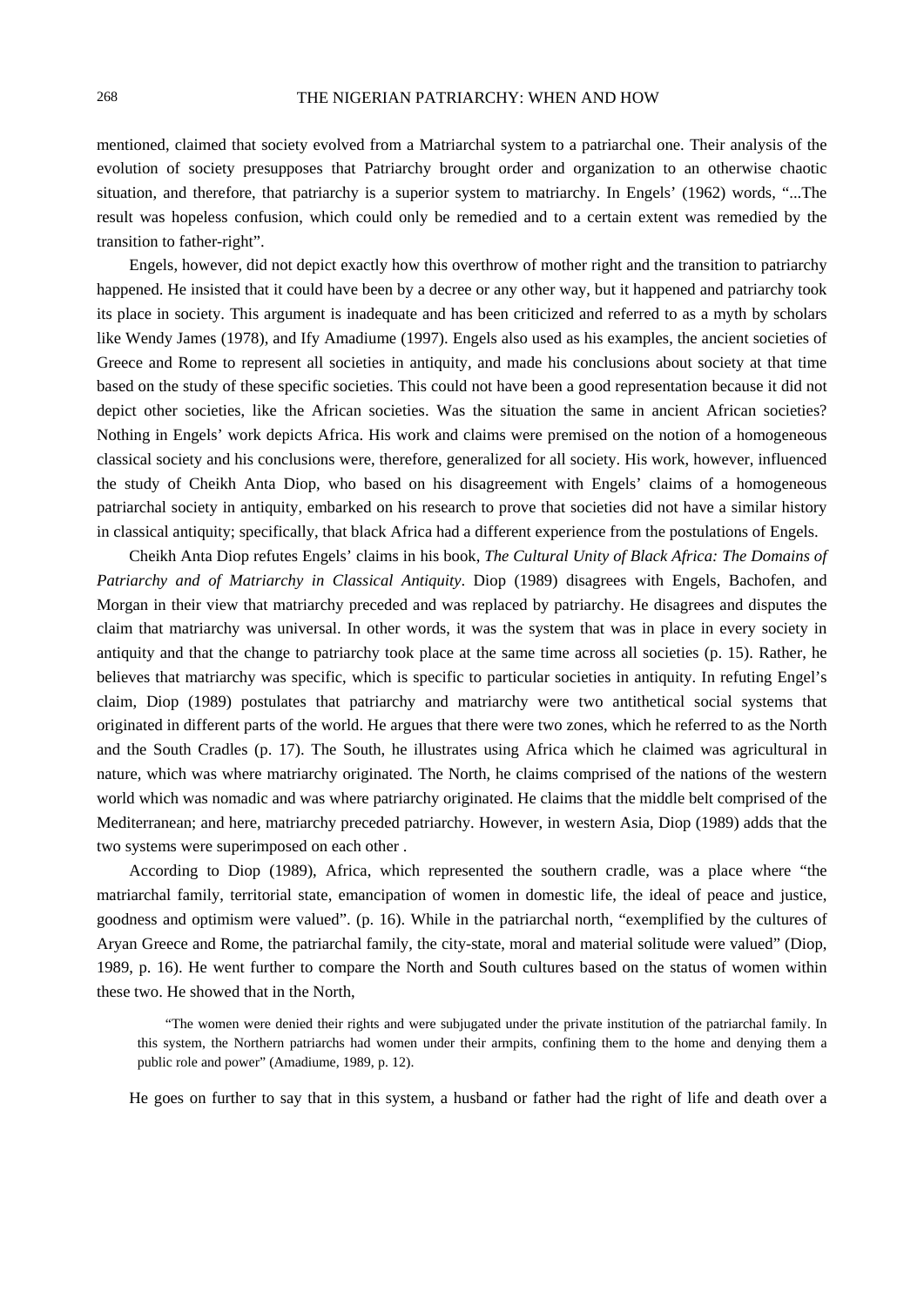woman (Diop, 1989, p. 23). In the South, however, Diop (1989) claims that the culture, which was matriarchal, was typified by respect for women.

"The wives were mistresses of the house and keepers of the food. Women were the agriculturalists while men were the hunters; and the woman's power was based on her economic role. This society was characterized by the sacredness of the mother and her unlimited authority" (p. 13).

The coming of patriarchy, he believes and changed this.

Diop believes in the theory of external factor in social change. He insists that the primary catalyst for social change is the introduction of external factors. Therefore, in consistence with this belief, he argues that Patriarchy came to Africa with the coming of Islam in the  $10<sup>th</sup>$  century. Even then, he argues, it remained on the surface level and did not penetrate the deep basic matriarchal systems of the society. He believed that patriarchy got further entrenched by the coming and introduction of Christianity and the secular presence of Europe in Africa through colonisation which was attendant by "colonial legislations, land rights, naming after father, monogamy and the class of western elites and moral contact with the West" (Amaduime, 1989, p. 19). The coming of patriarchy to Africa, therefore, also brought its attendant characteristics, the subjugation of women and specific gender roles. In his analysis of the matriarchal status of the African society, Diop fails to make clear how this reflected on the relationship of the two sexes. If women were in leadership and were in charge of economic and political power, did this not depict the existence gender boundaries, thereby reflecting of an unequal gender relationship? He also does not address the issue of happens in the event of breach of these boundaries. Although, in clarifying Matriarchy as a concept, Diop (1989) describes it as

 "not an absolute and cynical triumph over men, but a harmonious dualism, an association accepted by both sexes, the better to build a sedentary society where each and every one could fully develop by following the activity best suited to his physiological nature. A matriarchal regime, far from being imposed on the man by circumstances independent of his will, is accepted and defended by him" (p. 108).

Diop still however failed toclarify the nature of power relations of the genders within this societal system. Amadume (1989) identifies this when she said that what was needed of Diop's work was not a legacy of warrior queens, but a thorough analysis of the primary system of social organization around the matricentic cultural units and a gender free or flexible gender linguistic system to depict the legacy of the African Matriarchy (p. 16).

A yet divergent and more recent view on the origin of the patriarchal societal system and, subsequently, gender inequality, postulates that the emergence of patriarchy and gender inequalities can be traced to the consequences of the biology of human reproduction (Murdock, 1949; Parson, 1959; Firestone, 1962; Oakley, 1974; Tiger & Fox, 1992; Omodjhowoefe, 2011). According to Omodjhowoefe (2011), the biology of human reproduction is responsible for the unequal relationship between the male and female sex. It is believed that in early human history, there was high mortality rate for humans because of diseases, malnutrition and bad conditions of living. This was worse for children, so that about 50% of them died before they were five years old. So in order to combat this situation, there had to be an increase in child birth to make up for the dying numbers and reproduce the human group (Friedil, 1996). Since it was only women who could get pregnant and bear children, this duty of replacing the number of the dying children fell to them. These frequent pregnancies tied them down to the home. Furthermore, when the children were born, they stayed back in the home to care for them until they were grown enough. Consequently, the women become tied up with having and taking care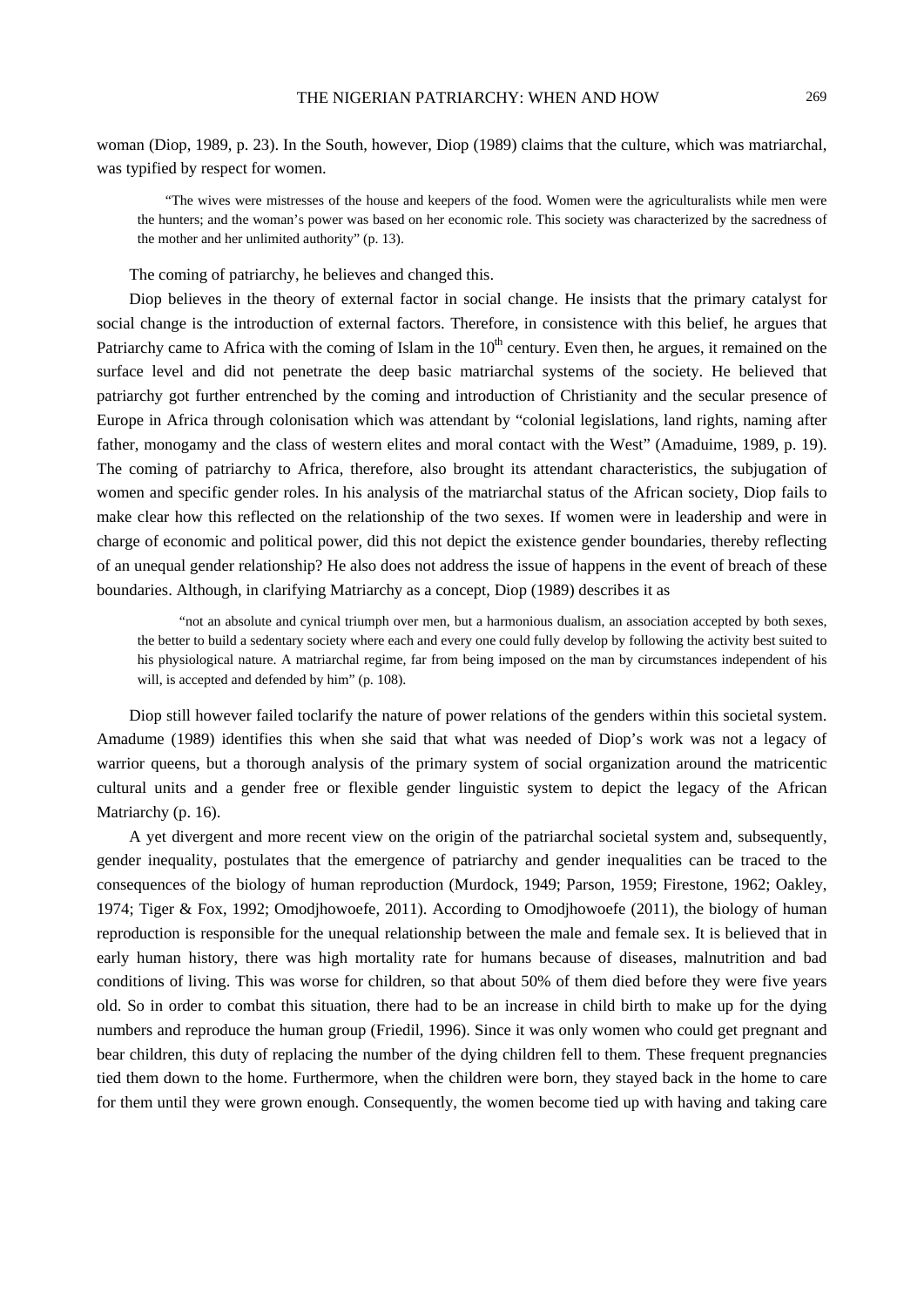of the children and the household for most part of her life. According to Omodjhowoefe (2011), women became physically encumbered, and their activities restricted to the home and child care and this made them to become dependent on the men.

"With this dependence, man had to take on the role of provider and as such took to hunting, building houses and meeting all the other survival needs of the woman. Thus, the role men play became, not only valued, but also prestigious. In contrast, little prestige and values was given to ordinary routine, taken for granted activities of women. This marked the genesis of female minority status in society'' (p. 68).

#### Firestone (1962) quoted in Omodjhoefe, expanded further by saying:

"Women are disadvantaged by their biology; menstruation, childbirth and menopause are all physical burdens for women, but pregnancy and breast feeding have the most serious social consequences ... when women are pregnant or nursing babies, they are dependent on males whether husband, lover, brother, etc. for physical survival. Women's dependence on men is protracted by the long period during which human infants are dependent on their mothers compared to the infants of other species… This dependence on men is universal and it produced unequal power relationship" (p. 29).

However, unlike Diop, who believed that patriarchy as a system replaced matriarchy in Africa as a result of its introduction by external factors which included Islam, Christianity, colonisation and its corresponding factors, Omodjhowoefe did not clarify if this situation only existed in Africa, or if like Engels, Bachofen and Morgan, he believes that this was the universal state in antiquity. Although he quotes Firestone who claims that the dependence of women on men, which was produced by their protracted pregnancies and period of caring for their young, was universal, his claims of this relationship and arrangement as the genesis of gender inequality does not state if this was peculiar to Africa or if it was universal. Furthermore, Omodjhowefe did not clearly state which system was in place before patriarchy, became dominant as a result of women's biological role in replenishing the number of the human race. Was it a society where matriarchy ruled and subsequently, patriarchy took over, or was it always the fact that patriarchy was the order of the day?

Oyeronke Oyewunmi (1997) claims that it is not right to believe that patriarchy was always present in the African society. Her work is based on the assumption that cultures and societies are different and distinct from each other. She believes that western scholars by their work make universal assumptions about societies, which may be wrong in regards to other societies. She states that the western body of knowledge assumes that gender is a fundamental organising principle in all societies and is therefore salient; that gender is everywhere, in all societies. They also believe, according to Oyewunmi, that the subordination of women is universal. She points out that these assumptions by western writers were based on the fact that in western societies, "physical bodies" are also "social bodies", and as a result there is really no difference between sex and gender, despite many attempts of feminists to distinguish the two (Oyewunmi, 1997, p. 19). She believes that this is because the European culture distinguished between the "mind" and "body".

"The body is regarded as the site of irrationality, passion and moral corruption. The mind, on the other hand is the seat of reason and restraint. This dualism enabled the association of certain groups with the body and bodily functions, and others with reason and spirit. "The woman was seen as embodied while the man was regarded as a walking mind".

These two categories of "man of reason" (the thinker) and "woman of body", according to Oyewunmi (1997), were oppositional. Those conceived as irrefutably embodied (the woman) were visibly marked out for enslavement, oppression and cultural manipulation (Bakare-Yusuf, 2003, p. 122). Based on this therefore, Oyewunmi attributes the biologising of difference to the primacy of vision in European intellectual history. She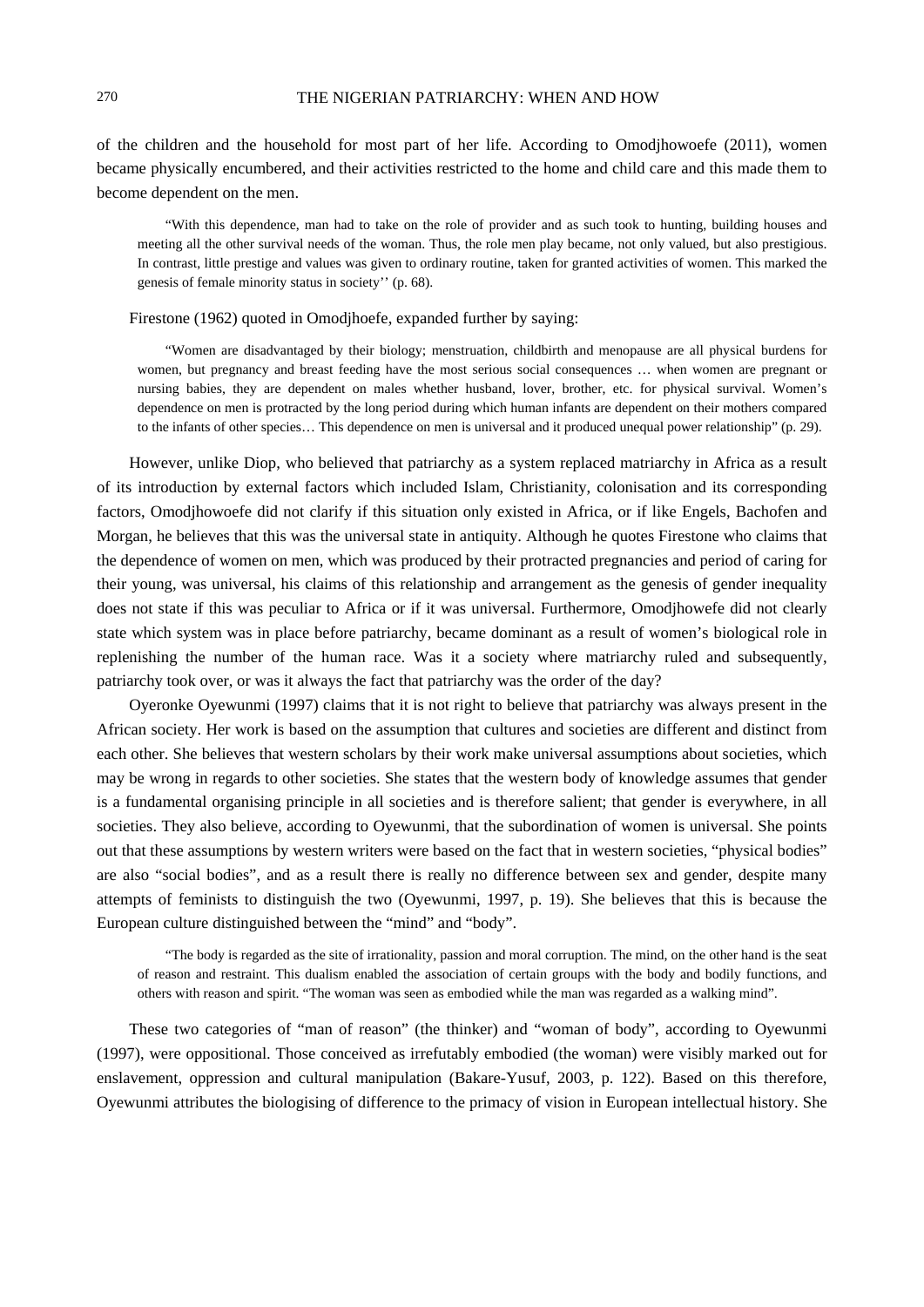concludes that the whole body of knowledge of the West bases its categories and hierarchies on visual modes and binary distinctions as in: male and female, white and black, homosexual and heterosexual, and so on. In their view, therefore, the physical body is always linked to the social mind (Oyewunmi, 1997, p. 12). She categorically posits that this is not so in all societies. She rejects any claims that such visual mechanism was at work in African societies. She believes that "unlike Europe, African cultures are not, and have not been historically ordered according to the logic of vision, but rather through other senses. (Bakare-Yusuf, 2003, p. 122)

Oyewunmi's Study focuses on the Oyo-Yoruba society in western Nigeria. She argues that in the Oyo-Yoruba culture, social divisions, structures and hierarchies like gender, sexuality, race and class are not determined by visual logic or perception of bodies; rather, it is the concept of "seniority" which orders and divides the society (Oyewunmi, 1997). "Seniority" here refers to chronological age difference. However, it could also refer to a person's position within the kinship structure. Oyewunmi (1997) explains that an older person by birth occupies a higher position in the kinship structure of hierarchy; while a person from outside the kin, marries into the family, although older by birth, submits to the seniority of the younger members of the kin who were already born before the marriage. In other words "an insider, i.e., relation by blood, is always senior to an outsider, who is marrying into the family" (Bakare-Yusuf, 2003, p. 123). Those born after the marriage may not claim this seniority, however. Seniority is, therefore, always relative and context dependent: No one is permanently in a senior or junior position; it all depends on who is present in any given situation (Oyewunmi, 1997; Bakare-Yusuf, 2003). In the Yoruba context, however, seniority operates in terms of a patrilineal system.

The central claim of Oyewunmi's paper, therefore, is that there is no concept of gender in the Yoruba culture, and that the concept of seniority is the basic organising principle of the Yoruba society. She bases this claim on the fact that the Yoruba language has no gender markers, whereas seniority is linguistically marked and is an essential component of identity. Oyewunmi justifies this claim on the Yoruba language by arguing that language represents major sources of information in constituting world-sense, mapping historical changes, and interpreting the social structure and as such it is central to the formation of social identity (Oyewunmi, 1997; Bakare-Yusuf, 2003). Furthermore, she claims that the Yoruba social institutions and practices do not make social distinctions based on sex, however, the third person pronoun "you" in English translated in Youruba to "o" and "won", distinguishes between older and younger in social relation (Bakare-Yusuf, 2003, p. 123 ).

Oyewunmi (1997) observes that the Yoruba language has no word for "woman". Just one word in the language, "obirin", denotes female, while "okurin" denotes male. Furthermore, "obirin" does not derive from "okurin", the way that "woman" derives from "man" (p. 33). According to her, Obirin is not in any way inferior to okurin, and there are no markers in the language that distinguish names, occupation, profession, status and so on in terms of gender. The language has no gender-specific words for son, daughter, brother or sister (Oyewunmi, 1997; Bakare-Yusuf, 2003).

Oyewunmi's claims are aimed at insisting that the view of western writers is not justified in their generalisations, regarding non-western societies. Specifically, the claim of the existence of gender roles in society, which cast women in subordination to men, has not always been operational in African societies. Although she attempts to make clarifications at the beginning of her book that her claims may not be applicable to all African societies, her work is aimed at refuting the existence of Patriarchy in African societies, prior to colonisation, just like Diop and Amadiume. Much as the writer agrees that the African society is different from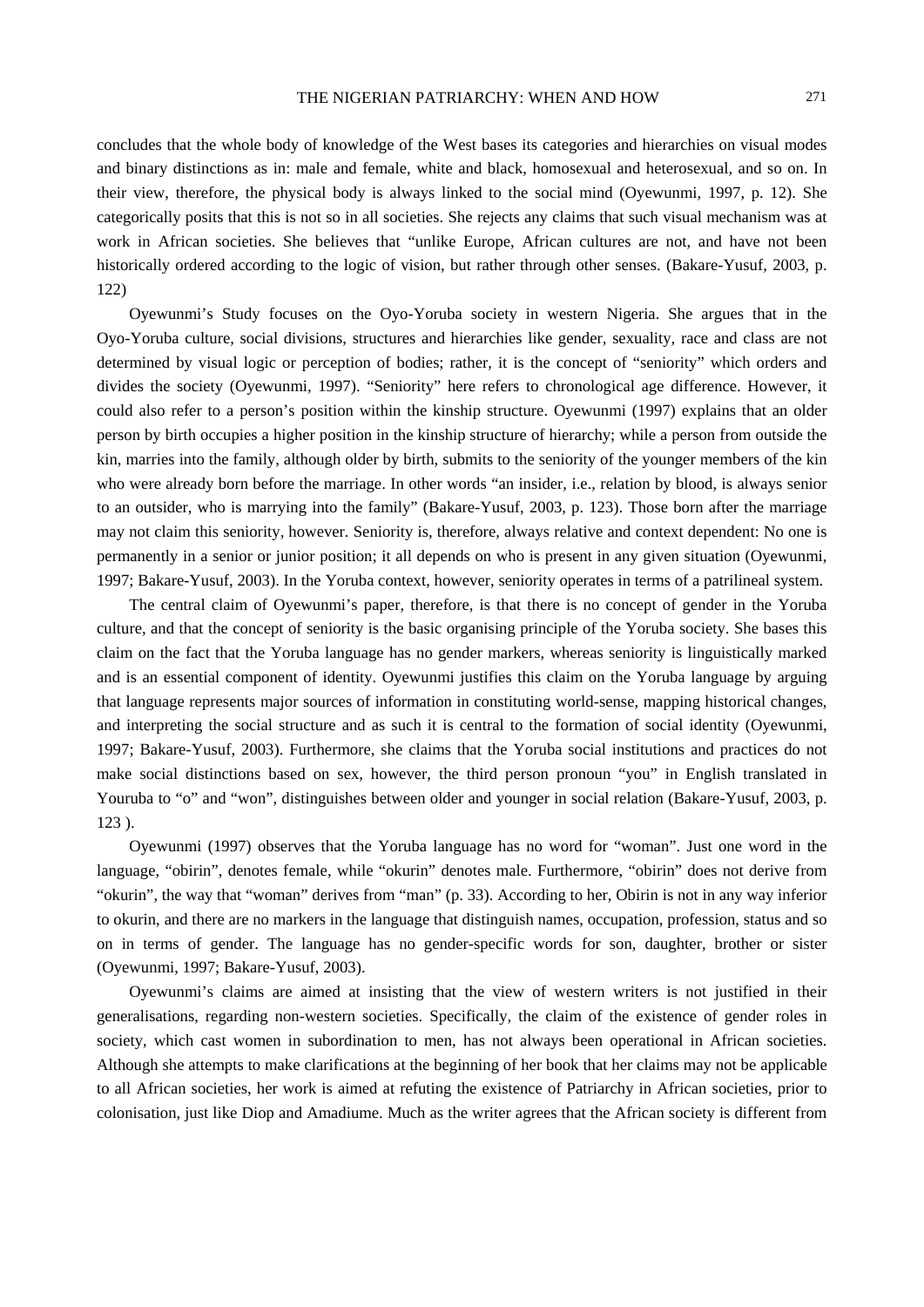the West, and there are no justifications for generalising claims over ancient societies to include it with the West, Oyewunmi's claim based on only the Oyo-Yoruba society and language is not enough grounds to make the conclusion that Patriarchy and gender distinction were absent in pre-colonial African societies. The Nigerian society is well done for its cultural diversity and pluralistic nature in terms of the practices and ways of its peoples. Nigeria as a nation consists of 250 ethnic groups and 521 languages. Each ethnic group has its own distinct culture, and sometimes more than one language. This statistic is for Nigeria alone, not the whole of Africa. How then is it justifiable to make claims about these several cultures from studying only one of them? Also, Oyewunmi does not account for the fact that the present day Yoruba society in Nigeria is a patriarchal one where the distinction of gender roles in the society is very present.

Other Nigerian scholars, like Mojubaolu O. Okome (2002), concerning the issue of gendered roles and patriarchy in Nigerian society, believe that there was a gendered division of labour in the pre-colonial Nigerian society, but the nature and implication of such divisions of labour are often misinterpreted. She says that while male dominance was built into the social system of most Nigerian ethnic groups, women played a significant and vital role in all aspects of the life in their community (Okome, 2002, p. 35). She goes further to say that although the division of labour in pre-colonial Nigeria was based on gender distinctions; social definitions of men's and women's work varied by community or society and their roles complemented each other's. In the same vein as Oyewunmi (1992), she claims, however, that maleness did not necessarily determine status within the family in pre-colonial Nigerian societies, but seniority played a most vital role, as evident in the Yoruba society. Okome (2002) further goes on to say that "today there are concrete examples of men that act 'patriarchally', which is a clear reflection that male privilege is entrenched in social, economic and political relations" (p. 39). She concludes that these examples reflect the present situation, rather than a reflection of the past.

# **Colonialism and Creation of Nigerian Patriarchy**

It is important to understand the present nature of gender relations in Nigerian society and how it links and relates to the past; and also how it is a product of the process of history. This is why the writer has taken the time to look into the nature of the societal system that operated in the pre-colonial Nigerian society. This enables the study to authenticate the claim of the present Nigerian society being patriarchal in nature. The writer's position is that the Nigerian society, past and present, was and is patriarchal based, although this may not have been in the same way or form for the two periods of time. In other words, the nature of patriarchy, or male dominating system that existed in the pre-colonial and colonial times in Nigeria was different from the form that exists today. The writer believes that Nigerian society was male dominated, but the females had their own sphere of jurisdiction which was recognized and respected. It has to be kept in perspective, however, the Nigerian society is made up of a large number of cultural groups with different cultures and practices and as such the forms of social structure and relationships that existed in each respective society may not have been exactly the same as others. Rojas (1994) states that, the position of women in pre-colonial Nigeria obviously differed in the vast number of ethnic groups. According to her, the difference depended on the kinship structure and the role of women within the economic structure of the individual ethnic group and societies. She goes on to say that the common factors among the Nigerian women in the pre-colonial society, irrespective of the ethnic group, however, was "the domestically oriented jobs and the range of economic activities that the society reserved for women" (Rojas, 1994). These jobs included the care of the home and family, and for economic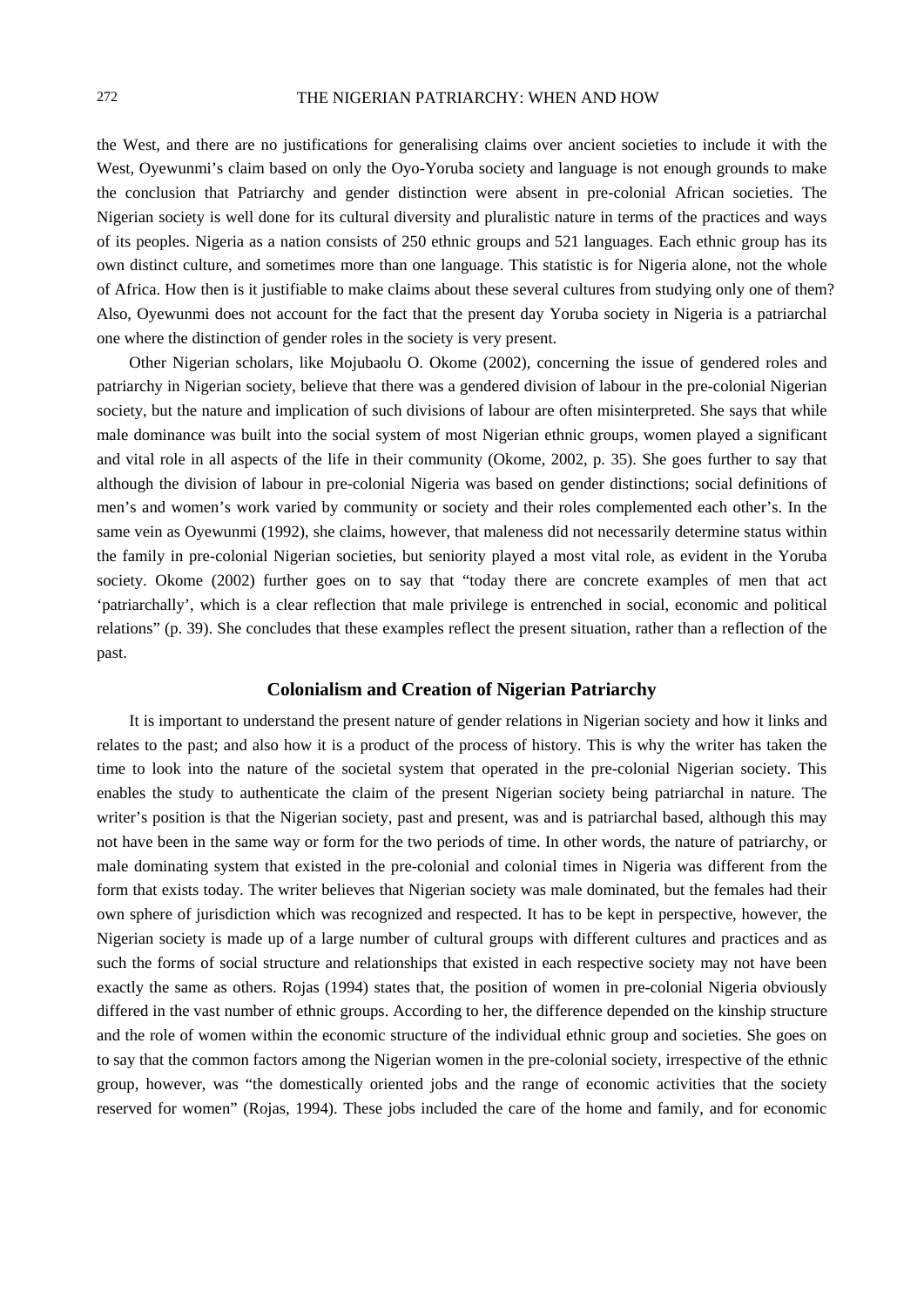activities, farming to feed the family and selling of the surplus. Therefore, although variations may have existed, the important factor here is that the Nigerian society as an entity has always been male dominated. In agreement with this view, Rojas (1994) opines that women in pre-colonial Nigerian societies held a complementary position to the men, although patrilineal and patriarchal kinship structures predominated the Nigerian society.

Before the era of colonialism, women in the southern part of Nigeria, which is made up of the Igbo and Yoruba communities, were reputed to have been more politically aware and active than those in the northern part of the country. In fact, according to Okonjo (1997) and Derrickson (2002), women were not unimportant or trivial in the male dominated Igbo society. Derrickson (2002) posits that:

"While men's labor was widely considered to be more prestigious than women's labor, and while the practice of polygamy and patrilocal domicile (married women dwelling in their husbands' villages rather than in their own) secured men's power over women in general, Ibo women still wielded considerable influence both within their marriages and within the larger community" .

The Ibo women were well known for their prowess in the area of agriculture within the community. They planted their own crops, sold their crop surplus, and also that of their husbands. They also exercised exclusive control over the management and activities of the village market, which was the commercial center of the community. Okonjo (2002) goes on to say that women in the Igbo and Yoruba societies had political roles within "dual-sex systems", which is how she describes the operational societal system of that time; women were part of associations and groups that were based on trade, age and kinship. Through these associations they collectively defended their complementary sphere of authority within the extended family and wider community (Okonjo, 1997, p. 45). In pre-colonial Yoruba society, women were also known to occupy certain positions among the king makers and among the council of elders who helped the Oba to rule (Akintan, 2013). In the north, on the other hand, however, because of the early Islamisation of northern Nigeria between the  $15<sup>th</sup>$ and 18<sup>th</sup> centuries, and the resultant introduction of the shari's law which advocates the practice of pudah and consequently, the isolation of women from public life and activities (Bergstrom, 2002), women did not participate much in public activities. Historical facts, however, do show that women monarchs ruled at points in time in the Hausa society. There are the examples of Queen Amina of Zazzau (Zaria) in the 16th century and Tawa of Gobir in the  $18<sup>th</sup>$  century (Bergstrom, 2002). Bergstrom also notes that historical studies on Kano society in northern Nigeria showed that women acted as tax collectors, market administrators and religious leaders through the famous Bori spirit possession cult. The Bori spirit possession cult was formerly regarded as a state religion in parts of Hausaland before the advent of Islam and colonialism; although there are still traces of it today, it is no longer as popular as it used to be (Dunber, 1991; Masquelier, 2001; Bergstrom, 2002). The entrenchment of Islam in northern Nigeria, therefore, ensured a deeply rooted patriarchal system which was further strengthened with the advent of colonialism.

However, it is clear that the activities of women within these societies in pre-colonial Nigeria were within recognized gender boundaries in a gender relations structure that perpetuated and legitimized male domination. According to Roja (1994), Okonjo (1997), and Okome (2002) and Derrickson (2002), among others, women's place was complementary to the men's. The nature of gender relations that existed was more of a division of labour. This division of labour was therefore a gendered one which still saw the man as the dominating gender and leader of the family and society, who ultimately took decisions, while the woman was a subordinate partner,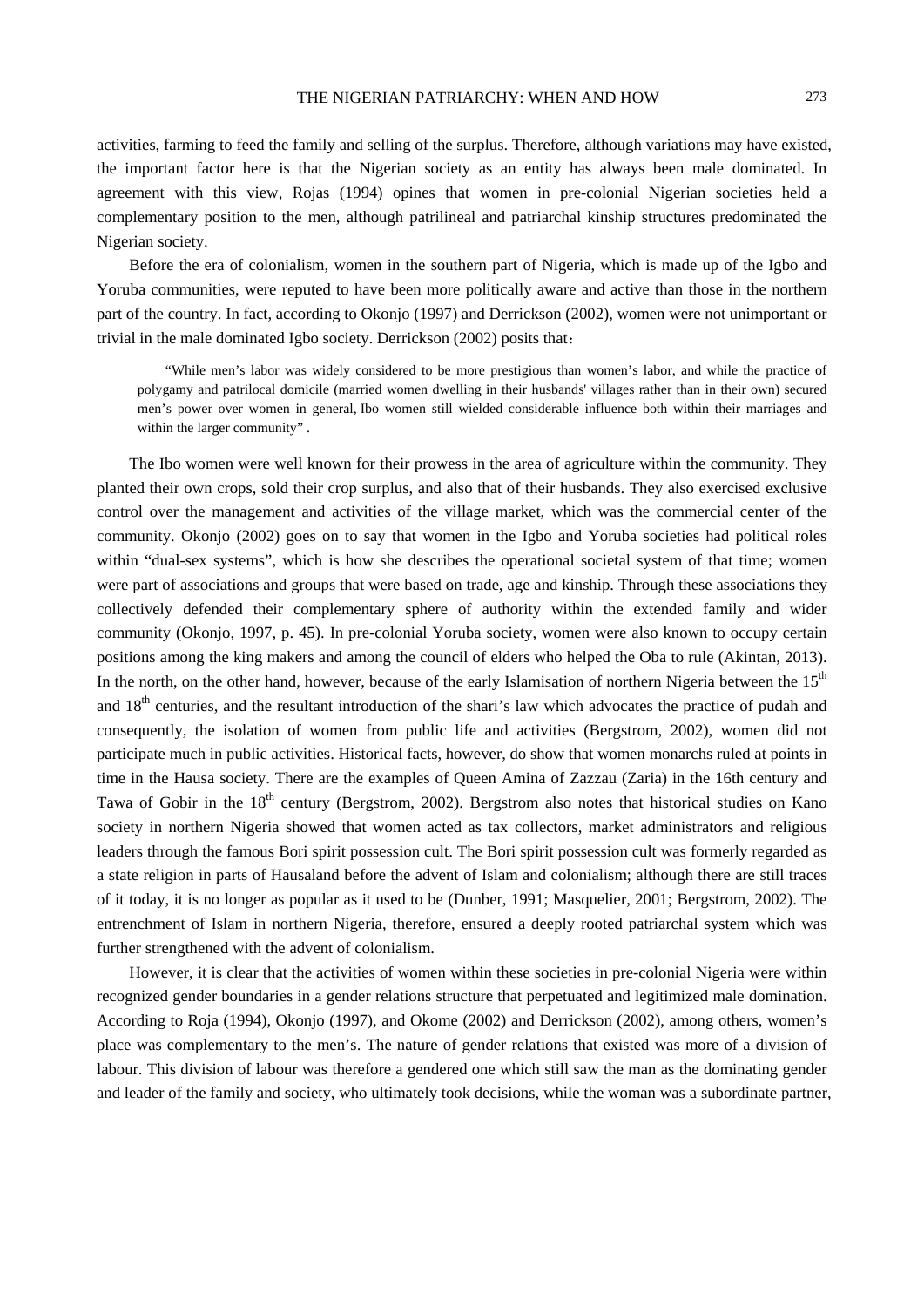fulfilling her societal roles. This reflects in the different roles that the women play. In the Yoruba society for example, there was only one woman in the council of kingmakers known as the "Erelu"; and also among the council of elders, the "iyalode" was the only female; and their roles were not autonomous in anyway, but in conformity with the decisions of the council to which they belonged, which was mainly male (Akintan, 2013). While in the Ibo society, also, the women area of jurisdiction was mainly over the market place and within their women's and age group organizations. In the words of Derrickson (2002), it would be incorrect to assert that the status of women in pre-colonial Ibo society matched the status of men.

With the advent of colonization, the nature of gender relations changed in the Nigerian society. The introduction of cash crop farming as a way of meeting the demand for raw materials being shipped abroad by the colonialists, caused a change in the economic structures. Men dominated the farming of cash crops which were needed for the international market and were therefore of more importance and focus than other crops, while women were confined to the growing of food crops which attracted little returns. According to Rojas (1994), by focusing on men who constituted the cash crop farmers, bureaucratic efforts to improve agriculture further encouraged the separation of economic roles of men and women that had earlier complemented each other. Derrrickson (2002) quotes Mullings (1976) as saying that the shift from subsistence based societies to money, based ones through the introduction of cash crop farming, which upset the power balance that existed between the sexes in the society. Furthermore, the introduction of western education and Christianity further changed the role of women in society. Okome (2002) believes that the colonial education emphasized preparing women for domestic rather than leadership roles within society. Christian missionaries and the colonial administrators were therefore believed to have introduced the assumptions of European patriarchy into Nigerian society through their form of education and beliefs. According to Rojas (1994), their idea of the "appropriate social role for women which included the assumption that women belonged in the home engaged in child rearing, an exclusively female responsibility, and other domestic chores" helped to change the place of women in Nigerian societies to a subordinate one.

Consequently, as a result of the displacement of women, economically, and their relegation to production of food crops in the new capitalist system, and in addition, a new religion that taught the subordination of the woman to men, and also an educational system that also fostered male dominance, which more men had the opportunity to obtain than women; the system of gender relations changed in the Nigerian society from a complementary one to a female subordinating one. The colonial Nigerian society was therefore a patriarchal one and even with the demise of colonialism, the society remained patriarchal as it is today.

# **Conclusion**

Nigeria today is a modern developing third world society. It has evolved from a history of diverse cultures and a common colonial experience. However, in spite of modernization and the effects of globalization, it has remained a patriarchal society. The nature of the patriarchal system that operates in Nigeria today is obviously different from the form that existed in pre-colonial and colonial times, as a result of modernization and its consequent characteristics of increased education of the people, internationalization as a result of relationships and interactions with other nations of the world and also being member of the international community as a member of the UN, and the awareness and enlightenment that these bring. As such, there are more women engaged in work outside the home, more females are venturing into fields of endeavor that were erstwhile believed to be solely male like the military, engineering, politics and others. Yet, patriarchy as a system is still